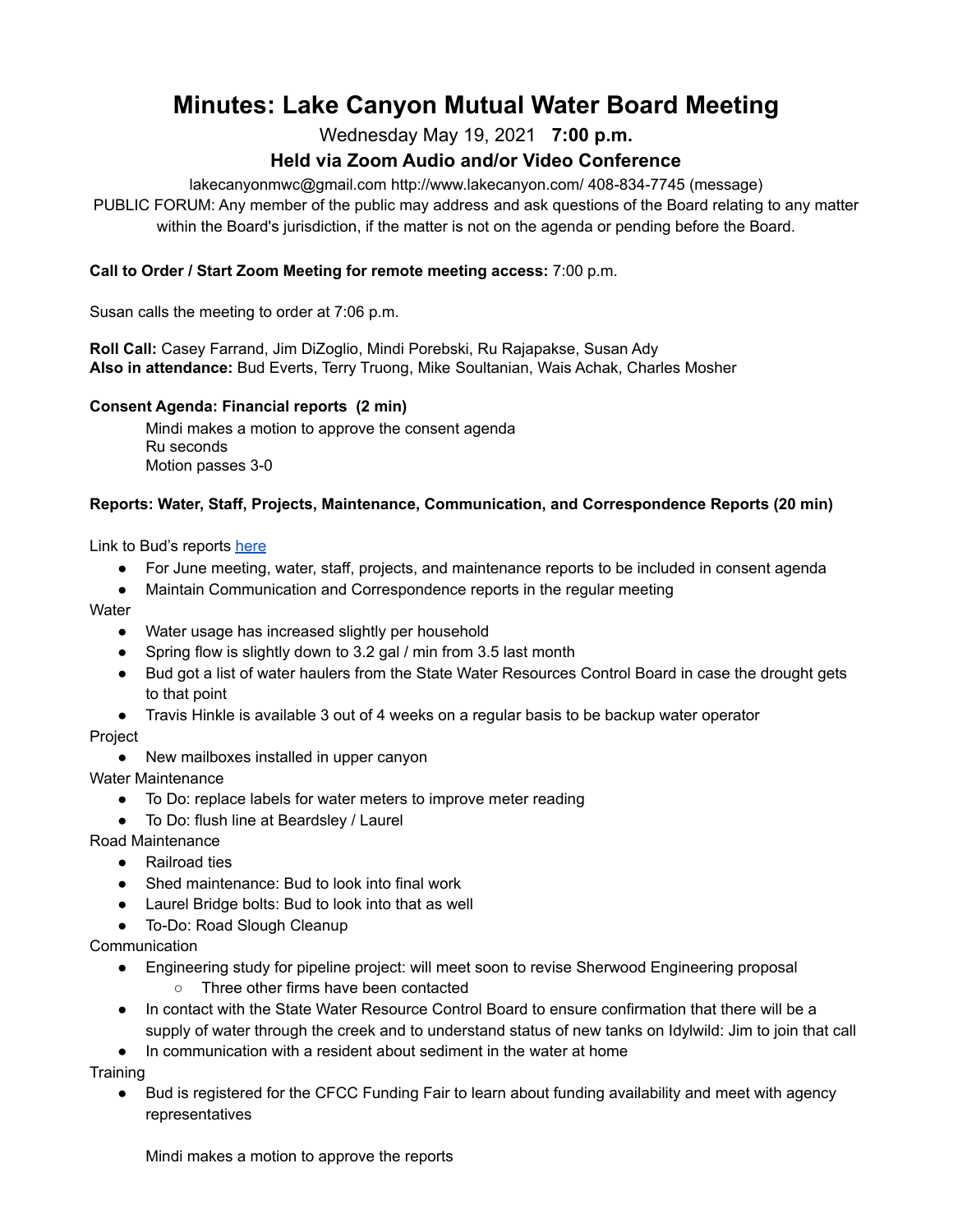#### **Business**

- [Susan] Capital Improvement Plan: Review prioritized project list
	- Link to List [Here](https://7e761103-1889-4c62-a205-c99a02daa857.usrfiles.com/ugd/7e7611_2abd7f458ee7455ca3439c96e71c17e5.pdf)
	- The board set criteria and weighting in special meetings, and used that
	- Highest scoring projects are two six-inch pipeline projects and the road maintenance associated with that work
	- Next highest scoring projects are repaying grant to CSD
	- Third highest is meter upgrade project
	- Not all future projects are yet rated / scored
	- Next steps
		- To move our projects into the plan and assign them into an approximate timeline and budget needs
		- Susan to take the projects we have and incorporate into a draft timeline and budget for the board to review in the June meeting
- [Susan] Assign an ad-hoc committee to review labor rates and ensure compliance with related laws
	- We do not have a system for reviewing labor rates, which is often done as part of budgeting
	- Bud to provide a list of current positions and labor rates and last time those rates changed to the ad hoc committee
	- Susan and Jim to work on this project in the fall
- [Bud] Unimproved lots billing: only one response to certified letters to owners of four previously unbilled unimproved lots
	- Last year, we sent certified letters to all unimproved lots and only one responded. Either information is out of date or they refused certified mail
	- Information should be added to the website it is already in the Bylaws but we can call it out in a second location on the website
	- Homeowners are responsible to keep their addresses up to date, and these were the addresses from the county records
	- Decision is that further research for owners is not required and that all should be billed in accordance with dates set in first certified letter
- [Jim] Roadway and easement discussion
	- Jim took what we have learned about the road in the last couple of years and reviewed Articles of Incorporation and county information he could find and made a list of what he thinks is true
	- After that, he leveraged this information to draft a community letter to the community
	- Hopefully, this could reduce the amount we are asked to run out to homes and be asked about proposed work
	- Discussed purpose of the community letter
	- Mindi feels the note does not actually provide a clear enough picture of LCMWC rights, and could provide a clearer request around timeline that a homeowner should notify us
	- Casey would like the ask to be clearer, and reduce the amount of detail, when residents have the laws, title reports, etc. to fall back on
	- Jim to create a second draft to review in next meeting
- [Jim] Backup water treatment plant operator
	- Travis Hinkle is trained and willing to help, and available 3 out of 4 weeks on a regular basis to be backup water operator
	- Previously, non-trained community member was able to cover. Bud to ask if this is still permitted through the State Water Resources Control Board
	- Susan's daughter is a certified water treatment operator
	- Mike Soultanian is interested in learning more about water treatment and plant operations.